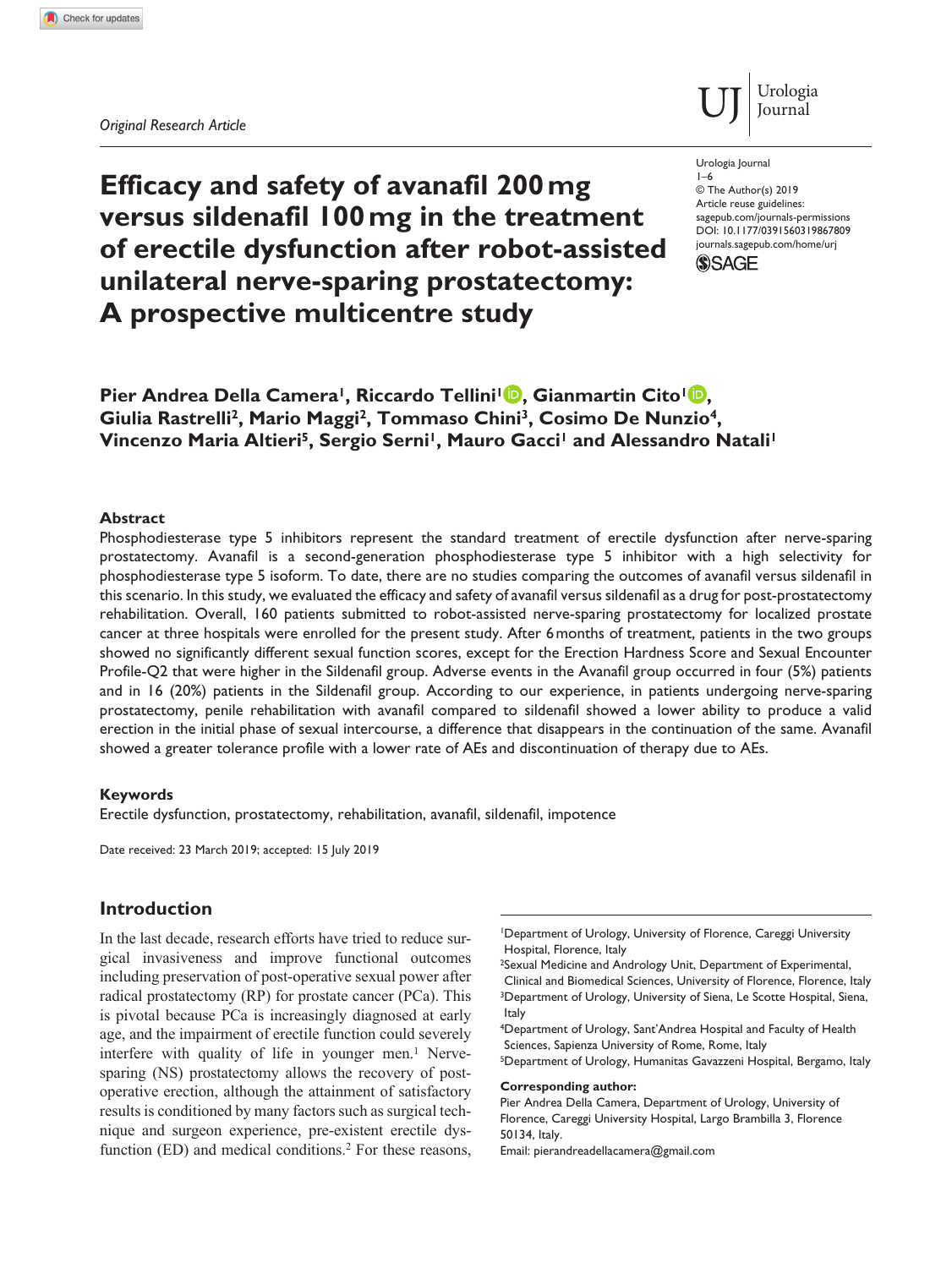even robot-assisted NS prostatectomy, which is the least invasive surgical technique, is often burdened by the onset or worsening of ED.3 Historically, the treatment of ED after prostatectomy has been represented by injectable prostaglandins,4 vacuum devices or penile prosthesis. The advent of phosphodiesterase type 5 inhibitors (PDE5i) (tadalafil, sildenafil, avanafil and vardenafil) has provided an oral treatment alternative for patients with post-prostatectomy ED, although the rehabilitation schedule with PDE5i is still a matter of debate.5 Sildenafil was the first drug of this category approved for the treatment of  $ED<sup>6</sup>$  with proved efficacy in patients with ED after RP.7 Avanafil is a new PDE5i approved for the treatment of ED by both the US Food and Drug Administration (FDA) and the European Medicines Agency (EMA) in April 2012 and in June 2013, respectively, but there is little experience in the literature for its use in the post-prostatectomy ED therapy setting. The drug is available as tablets in three different dosages–50, 100 and 200mg–and in the context of post-operative rehabilitation, it is usually prescribed with a dosage of 100 or 200mg. To date, there are no studies that directly compare the outcomes of avanafil versus sildenafil in the challenging scenario of penile rehabilitation (PR) after PCa surgical treatment. In this study, we evaluated the efficacy and safety of avanafil 200mg versus sildenafil 100mg as a drug for post-prostatectomy NS rehabilitation.

# **Patients and methods**

After institutional review board approval, patients submitted to robot-assisted unilateral NS prostatectomy for localized PCa at three tertiary referral hospitals from January 2016 to September 2017 were considered eligible for the present study. The choice to perform unilateral NS prostatectomy was done pre-operatively according to the side of positive biopsy cores and/or pre-operative magnetic resonance imaging (MRI); in all cases, an intrafascial dissection with a cautery-free approach aiming to avoid the use of both bipolar and monopolar energy was performed, as previously described.8 Pre-operative inclusion criteria were the following: age at surgery  $>18$  and  $< 70$  years, Charlson Comorbidity Index  $(CCI) \le 1$ , Eastern Cooperative Oncology Group performance status (ECOG)  $\leq 1$ , 15-question International Index of Erectile Function (IIEF-15)  $\geq 17$ , Erection Hardness Score (EHS)  $\geq 3,^{9,10}$ positive response to Sexual Encounter Profile (SEP)-Q2 ('Were you able to insert your penis into your partner's vagina?') and SEP-Q3 ('Did your erection last long enough for you to have successful intercourse?'), Sexual Quality of Life (S-QoL)  $\leq$ 3 (rated using a visual analogue scale from 0 to 6, with a perfect QoL scoring 0 and the worst QoL scoring 6) and reporting at least one sexual intercourse every 2weeks. To limit the bias associated with the diagnosis of prostate carcinoma, patients were asked to respond with reference to 6months before surgery or

before the start of urological examinations. Pre-operative hypogonadism or neurological disorders represented exclusion criteria as well as the presence of penile anatomical abnormalities. In addition, the use of peri-operative chemotherapy, radiotherapy and/or androgen deprivation therapy represented an exclusion criterion. The presence of absolute contraindications to PDE5i was likewise an exclusion criterion. All patients read and signed an institutional review board–approved informed consent form. All procedures performed were in accordance with the ethical standards of the institutional and national research committee and with the 1964 Helsinki Declaration and its later amendments, and it respected the dictates of good clinical practice. The study had no funding from any pharmaceutical industry, and patients had the drugs free of charge as they were provided by the Italian healthcare system.

Patients were divided according to treatment into two groups: avanafil 200mg (A group) and sildenafil 100mg group (S group). Patients started the rehabilitation therapy on the 10th day after surgery with the removal of the bladder catheter. The two drugs were administered with an ondemand regimen, and each patient was instructed to take the medication at least 30min before the sexual intercourse attempt. Patients were allowed to consume maximum three tablets per week. During the study period, patients were regularly followed up at a dedicated andrologic outpatient clinic in order to monitor the progress of PR programme and identify any side effects related to the treatment. In case of appearance of adverse events (AEs) and/or in case of ineffective treatment, patients were allowed to abandon the study at any time and start a rehabilitation schedule based on intracavernous injection of alprostadil. EHS, IIEF-15, SEP questionnaire and S-QoL assessment were re-evaluated 6months after the first administration of PDE5i. At the end of the study period, the Global Assessment Questions (GAQs) were also evaluated: GAQ-1, 'Has the treatment you have taken improved your erection?' was asked to evaluate the capacity of the treatment to provide a better erectile function and GAQ-2, 'Has the treatment increased your chances of starting a sexual relationship?' was asked to investigate the chances of having a complete sexual intercourse. Answers to GAQs were dummy variables (yes/no). All patients who took the assigned drug (at least once) were included in the final analyses. Primary endpoint of the study was the comparison between the two groups in terms of positive answers to SEP-Q2, Q3 and GAQs and the EHS and IIEF-15 score after 6months of post-operative therapy. Secondary endpoints were represented by the differences between the two groups of the S-QoL score and AE rates. Continuous variables were reported as mean  $\pm$  standard deviation (SD) or median and interquartile range (IQR), as appropriated, while categorical variables were reported as the number and percentage. The Student *t* test or Mann–Whitney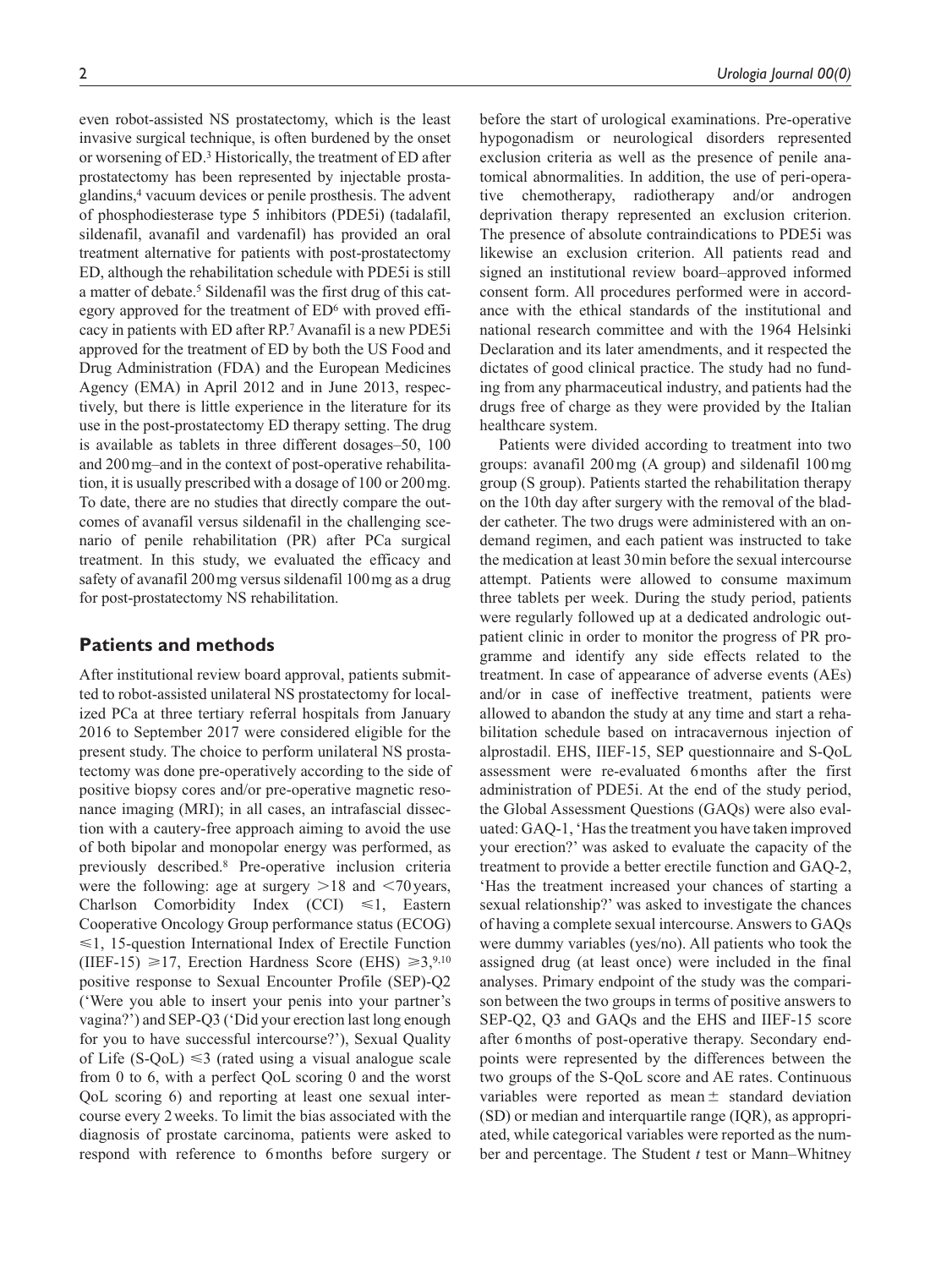|  | Table 1. Pre-operative features of patients. |  |  |  |
|--|----------------------------------------------|--|--|--|
|--|----------------------------------------------|--|--|--|

| Variable                              | Sildenafil ( $n = 80$ ) | Avanafil ( $n = 80$ ) | p value                 |
|---------------------------------------|-------------------------|-----------------------|-------------------------|
| Age, median (IQR), years              | $66(55 - 72)$           | $64(57-71)$           | 0.08                    |
| BMI, median (IQR), cm                 | $26(30-21)$             | $26(32-21)$           | 0.87                    |
| Waist circumference, mean $(\pm SD)$  | 103.2 $(\pm 14.3)$      | 98.6 $(\pm 13.4)$     | 0.04 ( $p$ < 0.05)      |
| Hypertension, n (%)                   | 32 (40)                 | 24 (30)               | 0.18                    |
| Diabetes, n (%)                       | 10(12.5)                | 13(16.25)             | 0.50                    |
| Hypertriglyceridemia, n (%)           | 13(16.25)               | 9(11.25)              | 0.36                    |
| Current smokers, n (%)                | 20(25)                  | 12(15)                | 0.11                    |
| CCI score 0, $n$ $%$                  | 63 (78.75)              | 60(75)                | 0.45                    |
| CCI score 1, n (%)                    | 17(21.25)               | 20(25)                | 0.58                    |
| Myocardial infarction                 | 8                       | $\overline{10}$       |                         |
| <b>Diabetes</b>                       | 8                       | 9                     |                         |
| Chronic pulmonary disease             | 0                       |                       |                         |
| Connective tissue disease             |                         | 0                     |                         |
| ECOG score 0, $n$ $%$                 | 96 (95)                 | 96 (95)               |                         |
| ECOG score $1, n$ (%)                 | 4(5)                    | 4(5)                  |                         |
| IIEF-15, mean $(SD)$                  | 22.35 $(\pm 2.25)$      | 21.80 $(\pm 2.1)$     | 0.513                   |
| S-QoL, mean (SD)                      | 1.4 $(\pm 1.1)$         | 1.04 $(\pm 0.85)$     | 0.642                   |
| Weekly sexual intercourses, mean (SD) | 1.65 $(\pm 0.57)$       | 1.03 $(\pm 0.45)$     | $<$ 0.001 (p $<$ 0.001) |
| EHS, mean (SD)                        | 3.6 $(\pm 0.62)$        | 3.5 $(\pm 0.55)$      | 0.867                   |

IQR: interquartile range; BMI: body mass index; CCI: Charlson Comorbidity Index; ECOG: Eastern Cooperative Oncology Group; IIEF: International Index of Erectile Function; S-QoL: Sexual Quality of Life; EHS: Erection Hardness Score; SD: standard deviation.

test was used to compare continuous variables, while Pearson's chi-square test was used to compare categorical variables. Statistical analysis was performed with MedCalc Statistical Software version 15.8 (MedCalc Software bvba, Ostend, Belgium).

# **Results**

Overall, 231 patients were submitted to unilateral NS robot-assisted prostatectomy during the study period; 171 patients fulfilled the pre-operative inclusion criteria, and 160 patients were finally enrolled in the study. Both groups included 80 patients. The main clinical and demographic features of patients, as well as pre-operative sexual function questionnaires, are shown in Table 1. The characteristics of patients of both groups were comparable, except for the waist circumference that was slightly higher in the S group (103.2 vs 98.6 cm;  $p = 0.04$ ). Only four (5%) patients per group had the ECOG score equal to 1, being limited in strenuous physical activity. In the preoperative setting, there were no statistically significant differences regarding IIEF-15 ( $p = 0.513$ ), S-QoL scores  $(p = 0.642)$  and EHS  $(p = 0.867)$  between the two groups. Surprisingly, we found a statistically significant difference in the number of pre-operative sexual intercourses among the patients of the two groups, with a higher frequency in the S group  $(1.65 \ (\pm 0.57)$  intercourses/week vs 1.03 ( $\pm$ 0.45) intercourses/week;  $p < 0.001$ ). During the study period, 12 (15%) patients in the A group and eight (10%) patients in the S group (with a statistically

significant difference between the two groups  $(p =$ 0.034)) discontinued therapy because they had unsatisfactory erections with oral PDE5i and started PR with intracavernous injections of alprostadil. Table 2 reports results regarding sexual function and QoL at 6-month follow-up. During the treatment period, the frequency of drug intake was comparable between the two groups (two  $(2-3)$ ) tablets per week both in the S and in the A groups). After 6months from the start of PR, patients in the A group showed an average IIEF-15 score of 18.34, while patients in the S group reached an average score of 18.20, without appreciating statistically significant difference  $(p =$ 0.872). If we examine the  $\Delta$  variation of the IIEF-15 score between pre-operative and post-treatment evaluation, the entity of change in the reported scores between the two groups is almost overlapping  $(p = 0.451)$ . When considering S-QoL scoring, the A group and S group showed an average score of 3.05 and 2.48, respectively, with a statistically significant difference between the two groups (*p* < 0.05). At the end of the observation period, EHS was significantly greater in the S group compared to the A group  $(3.05 \text{ vs } 2.02; p < 0.0001)$ . Although burdened by inhomogeneity of the starting sample (*F* test for equal variance,  $p = 0.002$ ) due to the presence of greater pre-operative sexual activity in the S group, an increase in the number of sexual intercourses was found in the A group during the study period compared to the pre-operative time  $(1.03 \ (\pm 0.37)$  intercourses/week in the pre-operative period vs 1.25 ( $\pm$ 0.41) intercourses/week in the post-operative period) while still remaining a statistically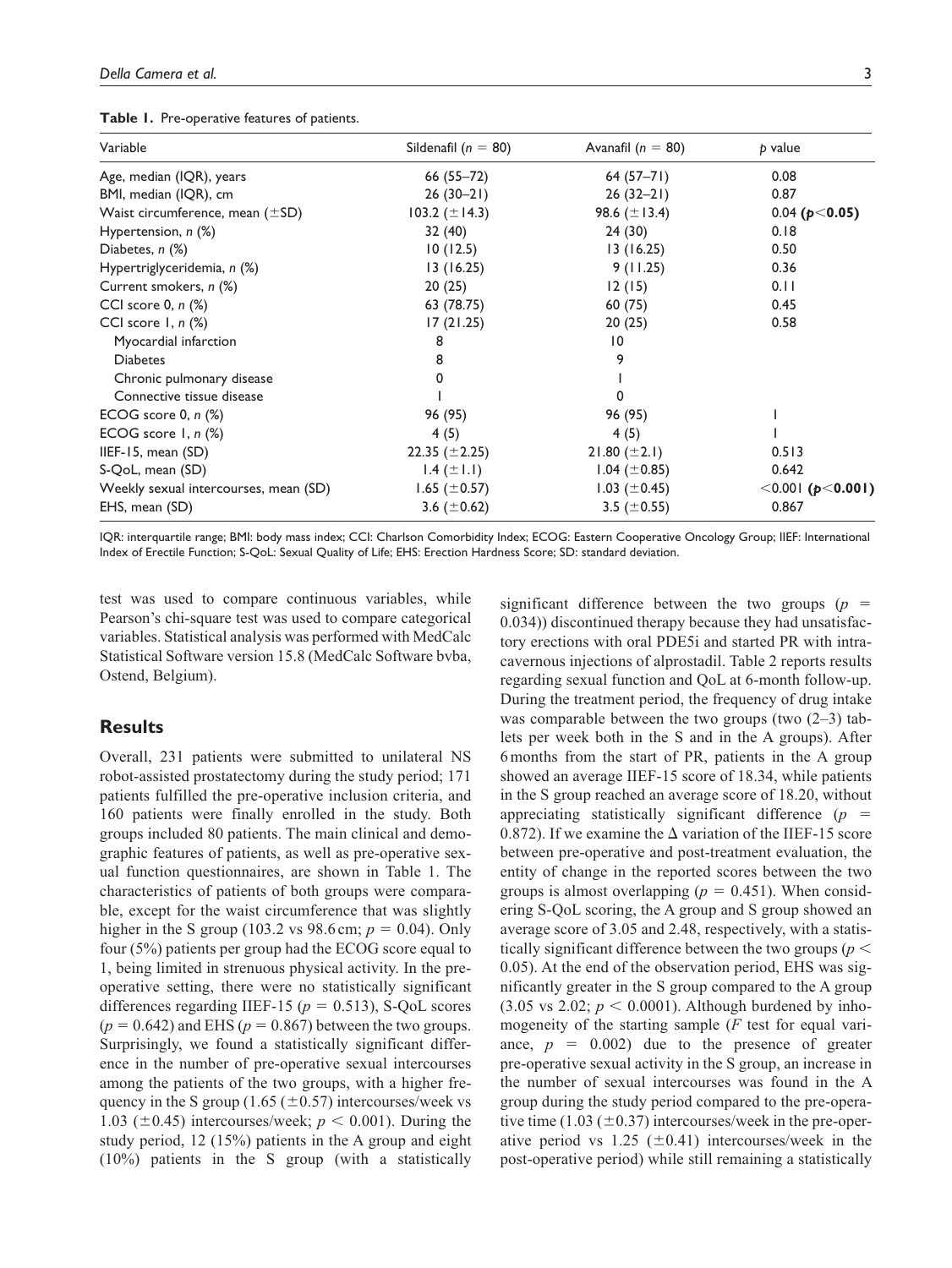| Variable                              | Sildenafil ( $n = 63$ ) | Avanafil ( $n = 68$ ) | b value                        |
|---------------------------------------|-------------------------|-----------------------|--------------------------------|
| IIEF-15, mean $(SD)$                  | $18.20 (\pm 2.15)$      | 18.34 $(\pm 1.68)$    | 0.872                          |
| S-QoL, mean (SD)                      | 2.48 $(\pm 0.9)$        | 3.05 ( $\pm$ 0.76)    | $0.05$ ( $p \le 0.05$ )        |
| Weekly sexual intercourses, mean (SD) | 1.67 ( $\pm$ 0.49)      | 1.25 $(\pm 0.41)$     | 0.03 ( $p$ < 0.05)             |
| EHS, mean (SD)                        | 3.05 ( $\pm$ 0.45)      | 2.02 $(\pm 0.72)$     | $\leq 0.001$ (p $\leq 0.001$ ) |

**Table 2.** Post-operative sexual function features after 6months of treatment.

IIEF: International Index of Erectile Function; S-QoL: Sexual Quality of Life; EHS: Erection Hardness Score; SD: standard deviation.

significant difference  $(p = 0.03)$  with respect to the S group  $(1.67 \, (\pm 0.49)$  intercourses/week in the post-operative period). Similarly, the evaluation conducted on the frequency variation of the sexual intercourses per week between the pre-operative and the post-operative period in both groups showed a statistically significant difference in terms of increase of weekly sexual intercourses in favour of the A group ( $p = 0.004$ ). At post-operative sexual function assessment after 6months of PR, 72 (90%) patients of the S group versus 58 (72.5%) patients of the A group answered positively to the SEP-Q2 test ( $p = 0.022$ ), while, in reference to the SEP-Q3 test, almost the same percentage of patients of both groups, 75% (60 patients) in the S group versus 72.5% (58 patients) in the A group, gave a positive answer ( $p = 0.857$ ). Moreover, 76 (95%) patients of the S group and 68 (85%) patients of the A group answered positively to the GAQ-Q1 test  $(p =$ 0.065), and 76 (95%) patients of the first group and 70 (87.5%) patients of the latter group answered positively to the GAQ-Q2 test, respectively,  $(p = 0.161)$ . AEs occurred in 16 (20%) patients in the S group and in 4 (5%) patients in the A group. Of those patients, only nine in the first group discontinued drug therapy, while no patients in the A group had to suspend therapy; this for reducing symptoms after repeated administration or for patient sustainability of symptoms (Table 3). The most common side effect in both groups was headache followed by flushing. Myalgia, cyanopsia and dyspepsia occurred only in patients belonging to the S group, as shown in Table 3.

## **Discussion**

The success of NS prostatectomy is based on the preservation of sexual activity in the post-operative period. During the operation, neuropraxia is inevitable, despite technically advanced surgical techniques for RP, and the damage of the nerves of the pelvic plexus that surrounds the sides of the organ can lead to ED. Neuropraxia is an event linked to the stretching of the nerves during the isolation of the gland, both to the thermal damage of the electrosurgical unit and to the coagulation of the pudendal plexus branches that supplement the nerve structures. Although discussed in the literature, for the reasons just mentioned, prostatectomy sexual rehabilitation aims at interrupting this cascade of events that can increase or

| Table 3. Adverse events. |            |                 |      |  |  |  |  |
|--------------------------|------------|-----------------|------|--|--|--|--|
| Adverse events           |            |                 |      |  |  |  |  |
| Sildenafil, n (%)        | 16(20)     | Avanafil, n (%) | 4(5) |  |  |  |  |
| Type of adverse events   | Sildenafil | Avanafil        |      |  |  |  |  |
| Headache, n (%)          | 8(10)      | 4(5)            |      |  |  |  |  |
| Flushing, n (%)          | 6(7.5)     | 1(1.25)         |      |  |  |  |  |
| Myalgia, $n$ $(\%)$      | 1(1.25)    | 0(0)            |      |  |  |  |  |
| Cyanopsia, n (%)         | 1(1.25)    | 0(0)            |      |  |  |  |  |
| Dyspepsia, n (%)         | 3(3.75)    | 0(0)            |      |  |  |  |  |
|                          |            |                 |      |  |  |  |  |

lead to sexual dysfunction. The beneficial effect of PDE5i on restoring the neurovascular injury that occurs during prostatectomy has been widely demonstrated both in vitro 11 and in vivo $12,13$  with several PDE5i. Sildenafil was the first drug of this group approved for the use in PR after RP, and several series reporting safety and efficacy have been reported so far.14 Avanafil, instead, has been introduced in clinical practice in 2012, and numerous series reported its safety and efficacy in general population, but evidence is lacking in the scenario of PR after RP. The only study available so far is that of Mulhall et al.<sup>15</sup> that randomly administered 200- or 100-mg avanafil or placebo to patients submitted to bilateral NS-RP. In this important work, after 12weeks of treatment, there was a statistically significant difference in terms of the erectile function domain of the International Index of Erectile Function questionnaire (IIEF-EF), SEP-Q2 ('Were you able to insert your penis into your partner's vagina?') and SEP-Q3 ('Did your erection last long enough for you to have successful intercourse?') scores in patients receiving both 200- and 100-mg avanafil compared to placebo. In the same study, the reported rate of AEs was low and no severe AEs were observed. To the best of our knowledge, the present study reports the first head-to-head comparison between avanafil and sildenafil in the clinical context of PR after NS-RP. In our study, after 6months of treatment, we found superimposable results in terms of the IIEF-15 score between the two groups but significantly greater results for the S group in terms of the EHS score. This finding suggests that sildenafil may be more effective than avanafil in producing a valid erection. This result seems to be strongly related to the differences in terms of the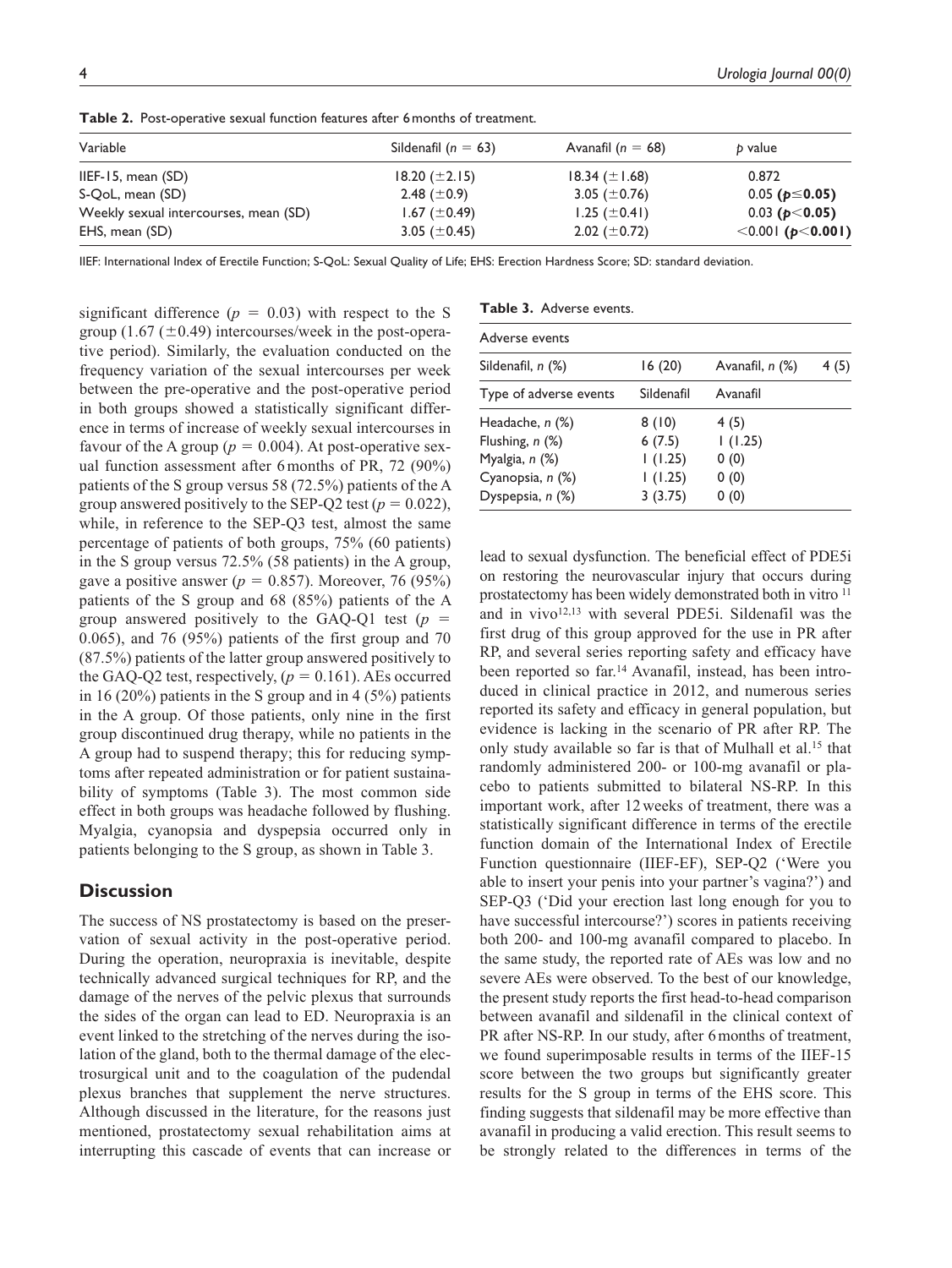positive answer rate, greater in the S group, to SEP-Q2 that assesses the ability to start a sexual intercourse. On the contrary, at the end of the observation period, positive answers to SEP-Q3, that evaluates the ability to complete a sexual intercourse, were comparable between the two groups. On the basis of these findings, it could be supposed the existence of an intersubjective variability that influences the response to different PDE5i and consequently the chances of obtaining valid erections. Interestingly, the SEP-Q3 score was similar between the two groups at the end of the observation period, underlining the same efficacy of the two drugs in completing a sexual intercourse, when a valid erection has been reached. The less efficacy in terms of EHS and SEP-Q2 shown by avanafil compared to sildenafil justifies the higher rate observed in the A group in terms of switch from the oral therapy to intracavernous PR with alprostadil. Unexpectedly, the frequency of sexual intercourses in the pre-operative period was significantly higher in the S group than in the A group. After 6months of PR, the frequency of attempts at sexual intercourses was increased in the A group compared to the same group in the preoperative period (1.25 vs 1.03 intercourses/week), while in the S group, the frequency of sexual intercourses in the post-operative period was comparable to that in the preoperative period (1.67 vs 1.65 intercourses/week). At first sight, this finding seems to disagree with the previously reported results in terms of EHS and SEP-Q2 scores, and it can only partly be explained by the high satisfaction rate and compliance to the protocol recently reported by Siena et al.16 in case of free access to the PR protocol, as in the case of our study cohort. More likely, this finding should be put in relation to the excellent safety and tolerance profile shown by avanafil (only 5% of patients showed AEs with no patients who had to interrupt the treatment due to severe AEs) that mainly depends on its high selectivity for PDE5 subtype.<sup>17</sup> The present study is not devoid of limitations. An important limitation of our work is that there was no assessment of post-operative incontinence which may have an importance in quality of life evaluation. Nevertheless, 6months after surgery, in our work, most patients in both groups had at least minimal stress incontinence and most carried a pad just for their own safety. No patient reported incontinence, limiting daily activities or requiring intensive pelvic floor rehabilitation or further surgery (data not shown). Indeed, although a robotassisted approach was used in all cases, no information is available on surgeon's experience that may have affected post-operative outcomes. Finally, our series is composed by patients submitted to unilateral NS prostatectomy that is known to be associated with worst sexual outcomes compared to bilateral NS technique;18 for this reason, our results may not be generalizable to patients submitted to bilateral NS surgery. However, the present study shows many strengths. It is the first study directly comparing the safety and efficacy of avanafil versus sildenafil in the context of PR after prostatectomy. Larger studies are needed to confirm our results.

# **Conclusion**

According to our experience, in patients undergoing robotic NS prostatectomy, PR with avanafil 200mg compared to sildenafil 100mg showed a lower ability to produce a valid erection in the initial phase of sexual intercourse, a difference that, however, disappears in the continuation of the same. Avanafil showed a greater tolerance profile with a lower rate of AEs and a lower rate of discontinuation of therapy due to AEs.

#### **Declaration of conflicting interests**

The author(s) declared no potential conflicts of interest with respect to the research, authorship and/or publication of this article.

## **Funding**

The author(s) received no financial support for the research, authorship and/or publication of this article.

## **ORCID iDs**

Riccardo Tellini **I** <https://orcid.org/0000-0003-2189-5352> Gianmartin Cito **b** <https://orcid.org/0000-0001-7526-4025>

## **References**

- 1. Dall'Era JE, Jesse N, Mills Hari K, et al. Penile rehabilitation after radical prostatectomy: important therapy or wishful thinking? *Rev Urol* 2006; 8: 209–215.
- 2. Ficarra V, Novara G, Ahlering TE, et al. Systematic review and meta-analysis of studies reporting potency rates after robot-assisted radical prostatectomy. *Eur Urol* 2012; 62(3): 418–430.
- 3. Montorsi F, Guazzoni G, Strambi LF, et al. Recovery of spontaneous erectile function after nerve-sparing radical retropubic prostatectomy with and without early intracavernous injections of alprostadil: results of a prospective, randomized trial. *J Urol* 1997; 158: 1408–1410.
- 4. Mulhall JP, Bivalacqua TJ and Becher EF. Standard operating procedure for the preservation of erectile function outcomes after radical prostatectomy. *J Sex Med* 2013; 10(1): 195–203.
- 5. Natali A, Masieri L, Lanciotti M, et al. A comparison of different oral therapies versus no treatment for erectile dysfunction in 196 radical nerve-sparing radical prostatectomy patients. *Int J Impot Res* 2015; 27(1): 1–5.
- 6. Goldstein I, Lue TF, Padma-Nathan H, et al. Oral sildenafil in the treatment of erectile dysfunction. Sildenafil Study Group. *N Engl J Med* 1998; 338: 1397–1404.
- 7. Feng MI, Huang S, Kaptein J, et al. Effect of sildenafil citrate on post-radical prostatectomy erectile dysfunction. *J Urol* 2000; 164: 1935–1938.
- 8. Tavukcu HH, Aytac O and Atug F. Nerve-sparing techniques and results in robot-assisted radical prostatectomy. *Investig Clin Urol* 2016; 57(Suppl. 2): S172–S184.